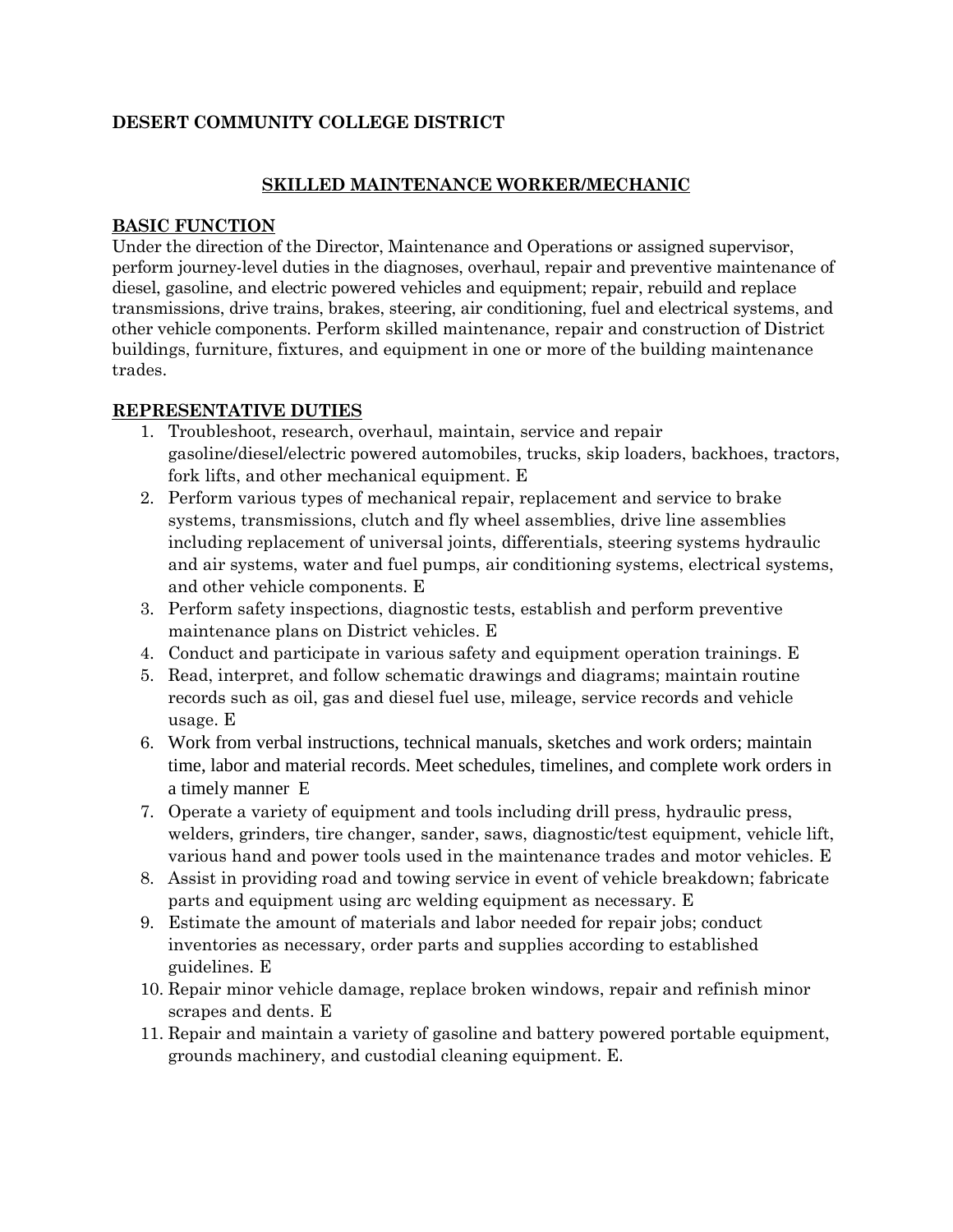- 12. Determine and recommend need for outside assistance in major repairs involving District-owned vehicles and equipment. Coordinate outside repairs, seeking approval as necessary. Work with vendors according to established guidelines
- 13. Perform skilled maintenance, repair and construction of District buildings, furniture, fixtures, and equipment in one or more of the building maintenance trades. E
- 14. Weld and fabricate various metal panels, gates, and fences. E
- 15. Perform painting projects; paint facilities, equipment and furniture; order and mix paint; perform touchups and paint signs. E
- 16. Perform installation, maintenance and repair of roofs, floors, windows, doors, locks and other building facilities; install and replace broken glass and plexiglass wind breakers. E
- 17. Perform installation, maintenance, and repair of motors, pumps, bearings, floats, belts, meters, filters, heaters, and appliances.
- 18. Assist other specialized maintenance personnel with a variety of duties including the installation, maintenance and repair of plumbing, electrical and mechanical systems, equipment and vehicles. E
- 19. Basic computer skills in MS Outlook, Excel and Word. Receive, complete, and close work orders electronically. E
- 20. Maintain and organize a safe and clean working environment by complying with procedures, rules, regulations and established safety guidelines.
- 21. Assist and/or perform water testing at well sites; monitor chemical containers and add chemicals as needed. E
- 22. Assemble, deliver, and move furniture and equipment as needed. E
- 23. Set up facilities for special events; deliver and pick up equipment, items and materials. E
- 24. Operate district vehicles and equipment to transport students and staff as required. E
- 25. Participates in District-provided training programs.
- 26. Perform related duties as assigned.

# **KNOWLEDGE AND ABILITIES**

**Knowledge of**: Principles of gasoline, diesel and electrically powered engines; methods, tools, equipment, and parts used in the repair and maintenance of District vehicles and equipment; operation and use of diagnostic equipment; provisions of the California Motor Vehicle code as applicable to school vehicles; proper methods of storing equipment, materials and supplies; health and safety regulations; basic record-keeping techniques; proper lifting techniques. Applicable codes, regulations and safety orders; hand and power tools used in the trade; appropriate safety precautions and procedures. Sensitivity to and understanding of the disabilities and diverse academic, socioeconomic, cultural and ethnic background of students and employees.